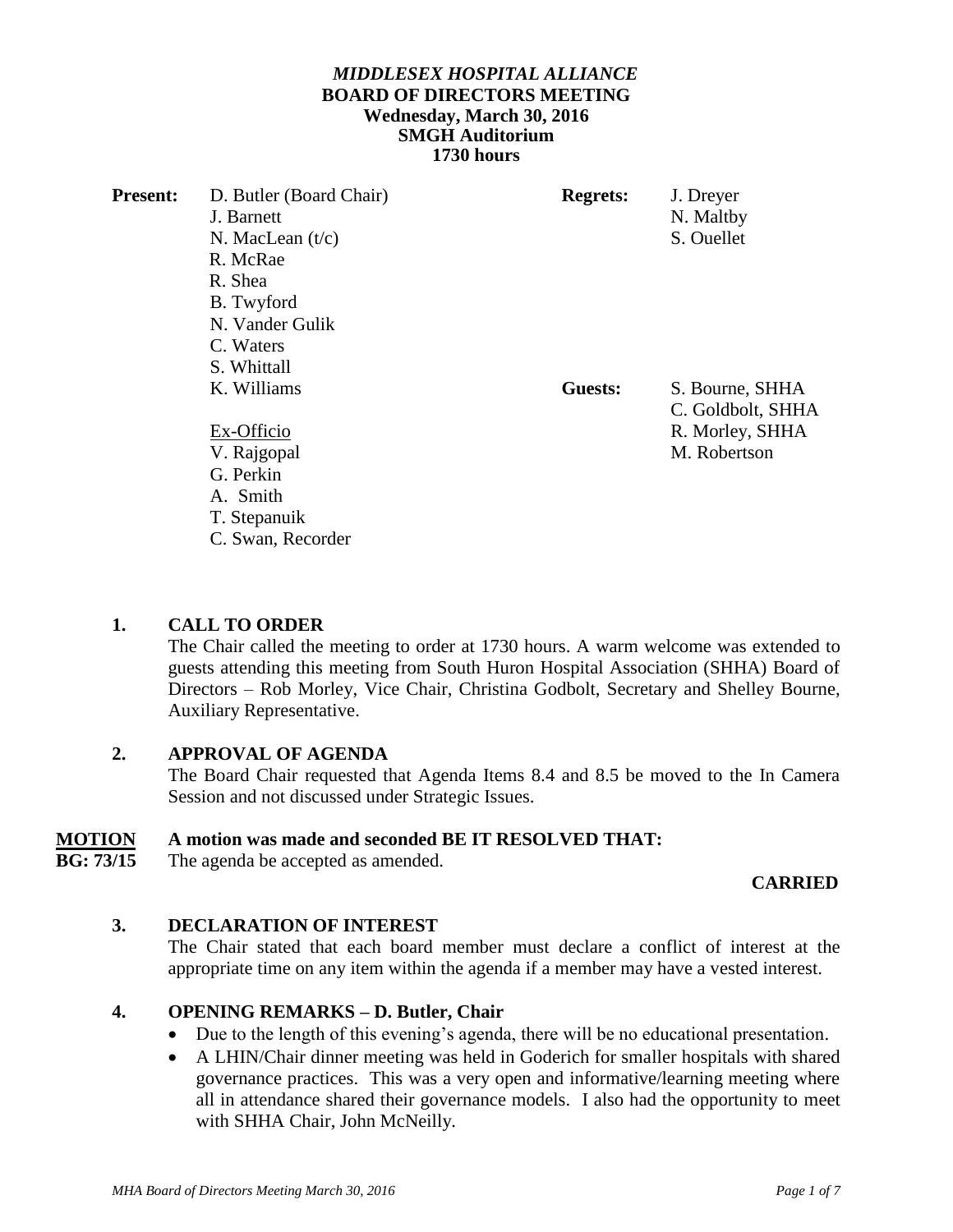- The Clinical Steering Committee met with Panel Chairs on March 9, 2016, to receive an update on the progress of the panels. The Chairs will be providing an overview to the Board this evening, with detailed reports shared at the Board Retreat scheduled for April 30.
- The Resources Committee held two meetings in March. Several Agenda items for tonight's meeting have been brought forward from these meetings.
- Service Awards for staff and physicians were held last evening.
- Dr. G. Perkin and the Board Chair each entered a team in the FCHS Foundation Bonspiel earlier this month. Mr. Howard VanDer Hooft has organized this event for 21 years and has raised over \$29,000 for the hospital. He donated \$1,000 from this year's proceeds to the hospital and it is my understanding that a subsequent donation will be made.
- SMGH Foundation Strategic Planning Retreat March 29 and 30 was attended by T. Stepanuik and Board Chair. The SMGH FoundationBoard is aligning its plan with the MHA Strategic Plan.

## **5. STORY TELLING –** M. Robertson

M. Robertson shared a story about a 61 year old patient who has Huntington's disease, the many complications associated with this disease and her family members' differing opinions about treatment. Dr. Rob Butcher, the MHA Ethicist was called for a consult on this very difficult case. Currently the patient is much improved and is stable. Moving forward, the hospital is planning to make application to the Consent and Capacity Board to review this case and provide assistance for care and treatment of this patient moving forward due to the difficulties and differing opinions of her family.

### **6. CONSENT AGENDA**

Items listed under the Consent Agenda were included with the Board package.

### **MOTION**

## **BG: 74/15 A motion was made and seconded, BE IT RESOLVED THAT:**

All Consent Agenda items, motions and recommendations be accepted as presented.

 **CARRIED**

### **7. CEO REPORT – T. Stepanuik**

The CEO report was included in the board package. Due to the length of the Board Agenda for the meeting, the President  $&$  CEO did not discuss the report in detail. Many of the topics would be discussed during the meeting.

#### **MOTION**

### **BG: 75/15 A motion was made and seconded, BE IT RESOLVED THAT:**

The Report of the President and Chief Executive Officer be accepted as presented.

 **CARRIED**

### **8. STRATEGIC ISSUES**

### **8.1 MHA Quality Improvement Plan (QIP) 2016-17 – M. Robertson**

M. Robertson reviewed the 2016-17 MHA Quality Improvement Plan Indicators, planned changes and new indicators for 2016/17 together with the narrative, which were distributed to the Board of Directors for review prior to the meeting.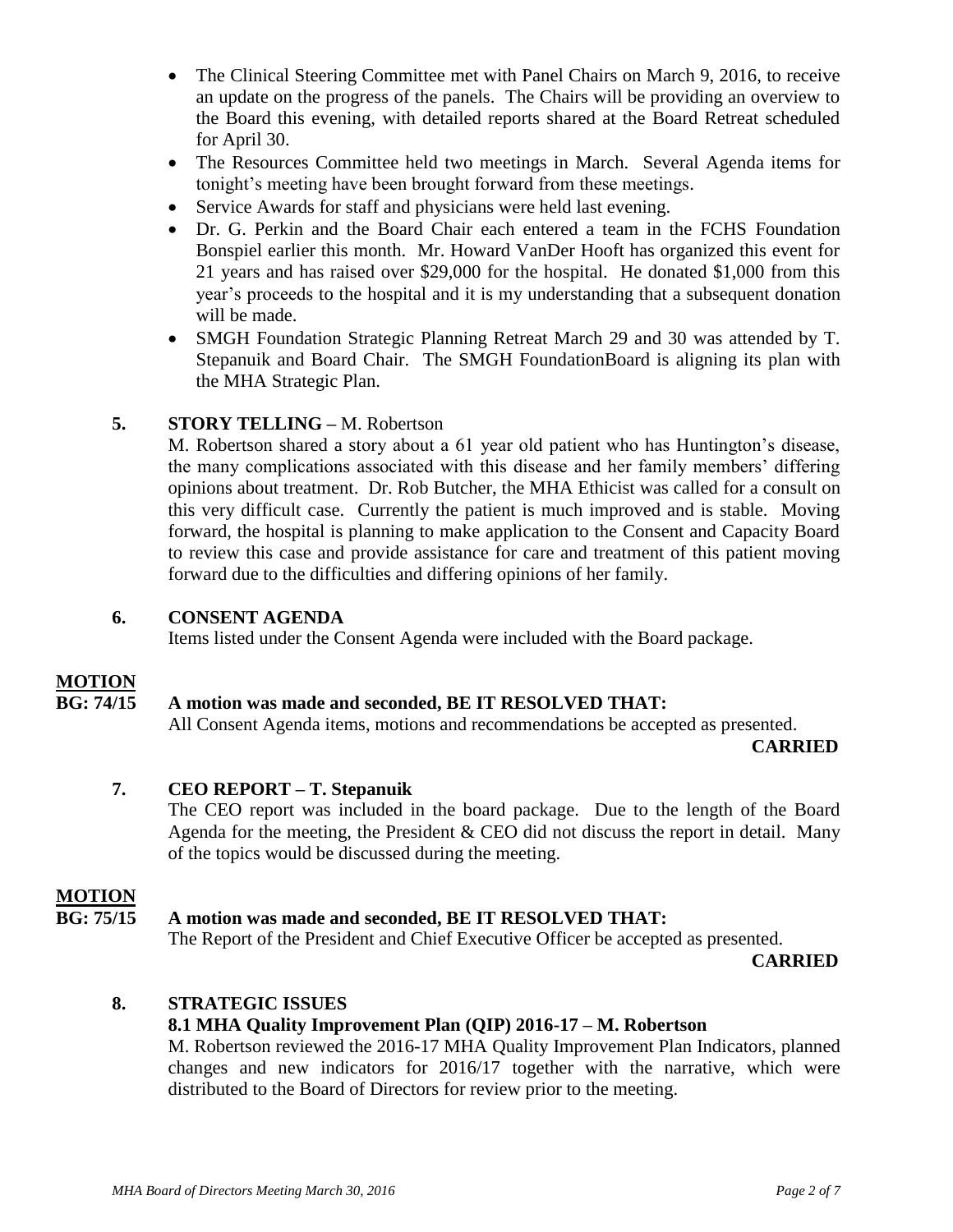## **BG: 76/14 A motion was made and seconded, BE IT RESOLVED THAT:**

The Middlesex Hospital Alliance Board of Directors approves the recommendation of the Quality Committee to approve the Quality Improvement Plan (QIP) 2016-17 for Middlesex Hospital Alliance as presented.

#### **CARRIED**

### **8.2 Clinical Services Planning Update – Panel Chairs**

Panel updates were provided by K. Williams, Surgical Panel Chair, S. Whittall, OB Panel Chair, N. Vander Gulik, ER/Ambulatory Care Panel Chair and B. Twyford, Medicine Panel Chair. Detailed reports will be prepared for discussion at the upcoming Board Member retreat scheduled for Saturday, April 30, 2016.

#### **8.3 H-SAA Extension Approval (SMGH and FCHS) – R. McRae**

H-SAA Amending Agreements covering the term April 1, 2016 to June 30, 2016, were received from the LHIN. The Resources Committee recommends that the Board Chair and President and CEO execute the Amending Agreements for Strathroy Middlesex General Hospital and Four Counties Health Services.

### **MOTION**

### **BG: 77/15 A motion was made and seconded, BE IT RESOLVED THAT:**

The Middlesex Hospital Alliance Board of Directors endorses the Board Chair and President & Chief Executive Officer to execute Four Counties Health Services and Strathroy Middlesex General Hospital 2008-17 H-SAA Amending Agreements with the South West Local Health Integration Network.

#### **CARRIED**

### **8.6 Professional Services Building Update – T. Stepanuik**

Dr. V. Rajgopal declared a Conflict of Interest and was excused from the meeting during this discussion.

The University of Western Ontario has signed off on the term sheet for the Professional Services Building at the SMGH site. Under the Public Hospitals Act (Section 4(4)) the hospital is obligated to submit a request to the SW LHIN for approval to lease or sell hospital property. This request will be in the form of a business case.

An RFP/RFI is in the process of being finalized. As this project is a land lease, there is no requirement to go to a public tender therefore MHA has opted to issue an invitational RFP/RFI.

Prior to continuing with this project, Board approval is required. The Chair of the Resources Committee presented the following motion for the Board of Directors' consideration and approval.

### **MOTION**

### **BG: 78/15 A motion was made and seconded, BE IT RESOLVED THAT:**

The Middlesex Hospital Alliance Board of Directors endorses approval of the following recommendations for the Professional Services Building at SMGH made by the Resources Committee:

1. Approval to lease a portion of SMGH land for the Professional Services Building;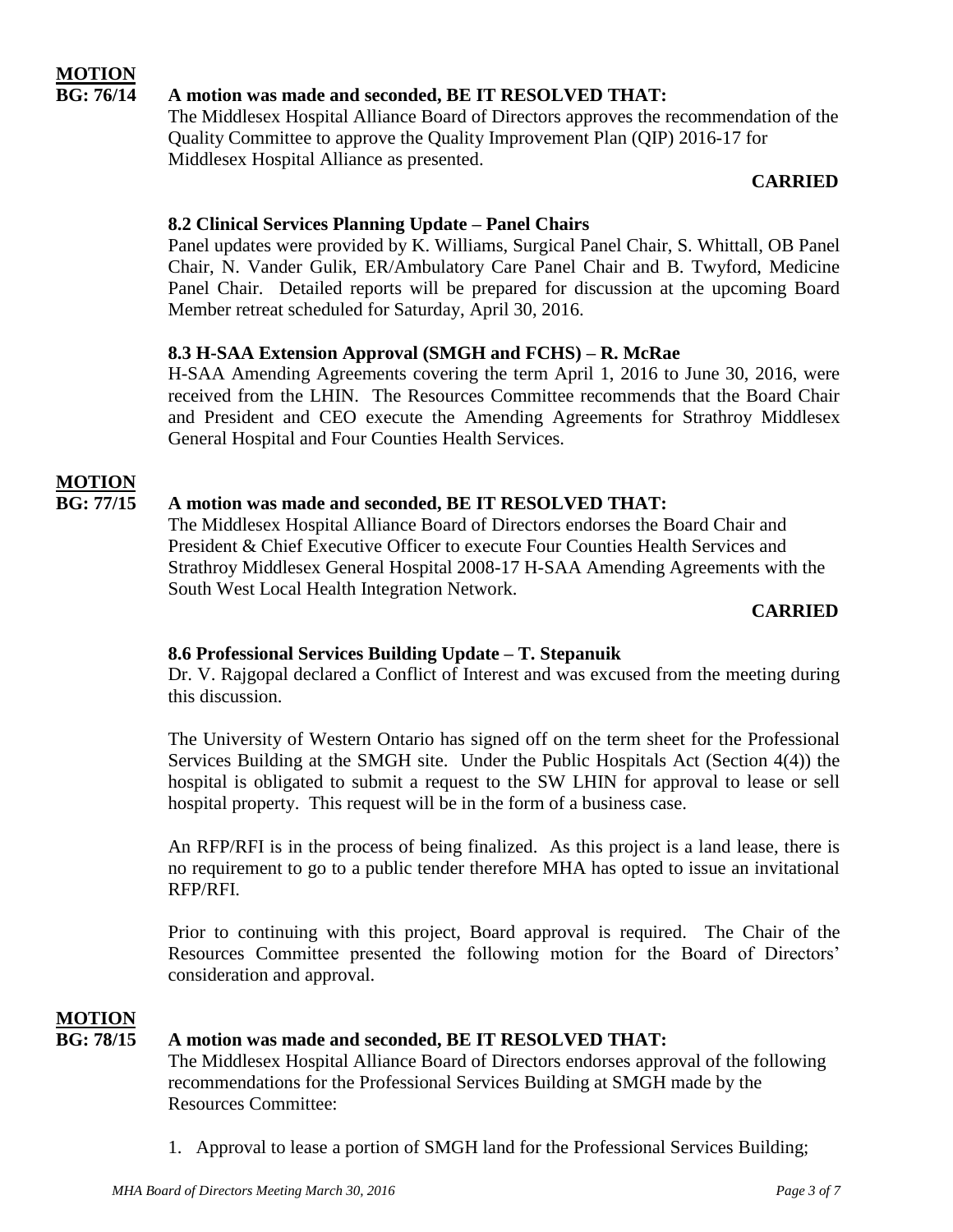- 2. Authorization for the President & CEO and Board Chair to sign on behalf of MHA, the Term Sheet with the University of Western Ontario;
- 3. Authorization to create an RFP for the project; and
- 4. Request approval from the SW LHIN to lease a portion of the SMGH land as per the Public Hospitals Act 4(4).

#### **CARRIED**

Dr. V. Rajgopal rejoined the meeting.

### **9. Business Arising**

### **9.1 OTN Feedback – FCHS COPD Clinic – S. Ouellet**

A copy of a recent media release announcing the introduction of the FCHS COPD Clinic through OTN was submitted for the Board's information. This clinic will ensure that the COPD services continue to be maintained and offered to patients close to home.

#### **10. New Business**

# **10.1 2016/17 Capital Plans – A. Smith**

# **Strathroy Middlesex General Hospital**

The finalized 2016/17 SMGH funding commitment from the Foundation was presented and discussed. The total funding commitment for 2016/17 is \$1,010,482, which includes ongoing support for several operating cost items, leaving a net of \$677,528 for new capital equipment. The SMGH capital prioritized equipment list totals \$962.7k, leaving a shortfall of approximately \$300,000. Approximately 1/3 of the capital equipment funds will be used for necessary IT upgrades. DI renovations for BAP are not included in the capital list. The shortfall for capital equipment will be funded by the hospital.

### **MOTION**

# **BG: 79/15 A motion was made and seconded, BE IT RESOLVED THAT:**

The Middlesex Hospital Alliance Board of Directors endorses the recommendation of the Resources Committee to approve the MHA Capital Plan 2016/17 for Strathroy Middlesex General Hospital as presented.

### **CARRIED**

### **Four Counties Health Services**

The expected transfer from the FCHS Foundation is between \$200,000 and \$300,000. The capital equipment list for FCHS for 2016/17 totals \$485.7k, much of which is for necessary IT upgrades. Funds required for the 2016/17 capital equipment in addition to those raised by the Foundation will be taken from the FCHS Reserves.

## **MOTION**

## **BG: 80/15 A motion was made and seconded, BE IT RESOLVED THAT:**

The Middlesex Hospital Alliance Board of Directors endorses the recommendation of the Resources Committee to approve the MHA Capital Plan 2016/17 for Four Counties Health Services as presented.

## **CARRIED**

## **10.2 2016/17 Operating Plans – A. Smith**

Assumptions and general pressures for both SMGH and FCHS were presented and discussed. Other issues specific to each hospital were also presented and discussed. Both hospitals have received a 1% base increase. Significant unknowns for SMGH include the HBAM funding impact and additional QbP impact.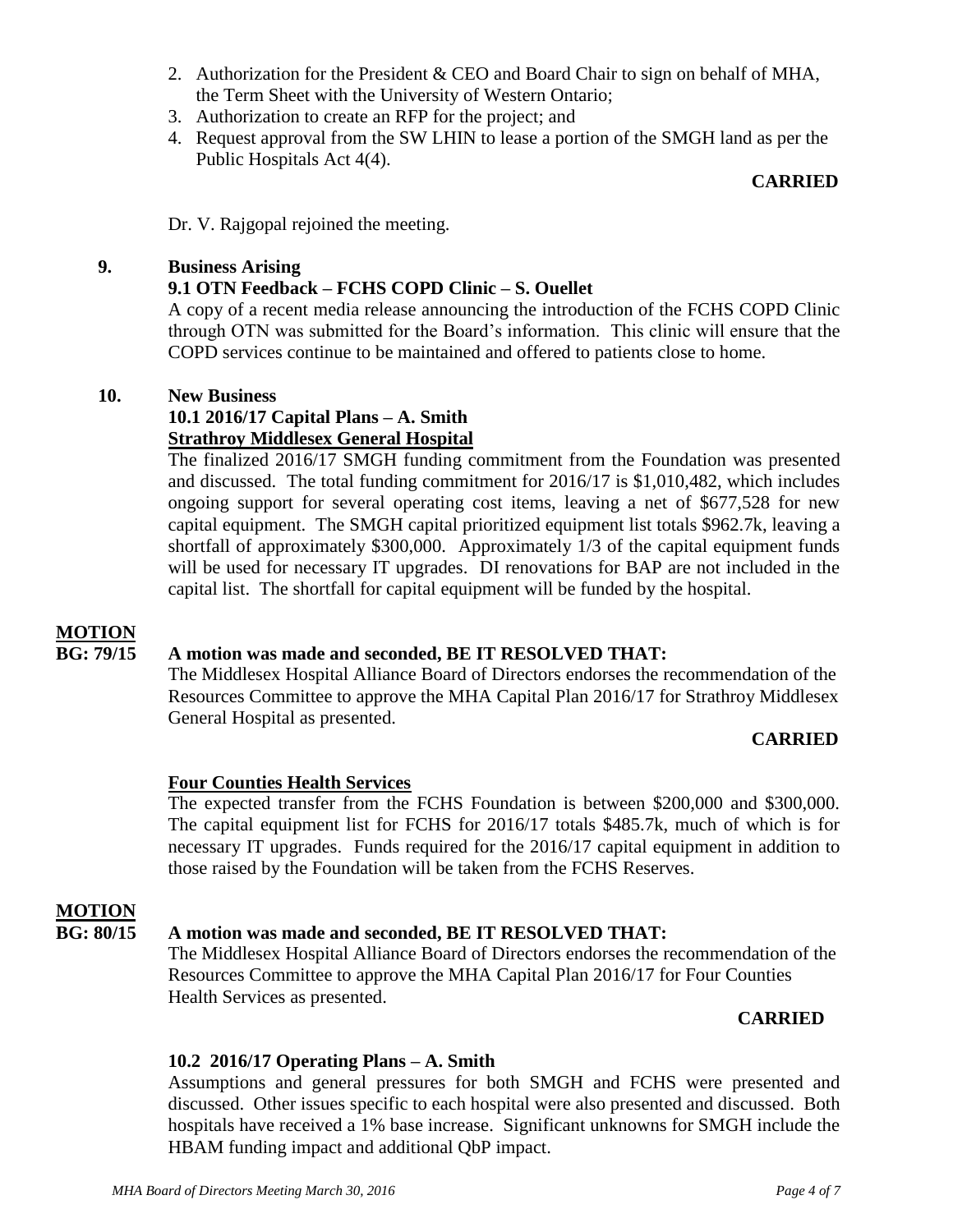Following a lengthy discussion and a question and answer period, the Chair of the Resources Committee presented the following motions to approve the 2016/17 Operating Plans for SMGH and FCHS.

#### **Strathroy Middlesex General Hospital**

## **MOTION A motion was made and seconded, BE IT RESOLVED THAT:**

**BG: 81/15** Based on the knowledge that the funding allocation assumptions may change, given that the Province has indicated a significant change in the funding methodology and that the HBAM results have not been released and QBP allocations have yet to be known, it is not reasonable to mandate management to achieve a balanced budget position at this time. The Middlesex Hospital Alliance Board of Directors endorses the recommendation of the Resources Committee that Strathroy Middlesex General Hospital (SMGH) submit a 2016/17 operating plan that represents a 0.75% total margin deficit in the amount of (\$259,000) and that Management, during the course of the year, develop appropriate plans to ensure the hospital finishes 2016/17 fiscal year in a balanced position.

#### **CARRIED**

#### **Four Counties Health Services**

#### **MOTION A motion was made and seconded, BE IT RESOLVED THAT:**

BG: 82/15 The Middlesex Hospital Alliance Board of Directors endorses the recommendation of the Resources Committee that Four Counties Health Services submit a 2016/17 operating plan that represents a 0.75% total margin deficit in the amount of (\$90,000) and that Management, during the course of the year, develop appropriate plans to ensure the hospital finishes 2016/17 fiscal year in a balanced position.

#### **CARRIED**

#### **10.3 Physician Assisted Dying – T. Stepanuik**

T. Stepanuik made a presentation to the MHA Board of Directors on *End of Life Care – Physician Assisted Dying.* This is one of the most complex and sensitive issues that the system has had to encounter and it is one that adds an entirely new and permanent dimension to healthcare services. This represents a very emotionally charged topic with little guidance existing for the industry.

For MHA, like other hospitals, there are still more questions than answers. The approach for MHA going forward will be to review CPSO guidelines, review Joint Centre for Bio Ethics Documents, create general interim information for patients, identify MHA providers willing to support the provision of PAD and engage MHA family proactively to hear their concerns and needs. MHA is obligated to develop an organizational response to the new legislation once it is introduced.

Further updates will be provided as learned.

- **11. CORRESPONDENCE AND ANNOUNCEMENTS**
	- 11.1 OHA's President's Report 11.2 Summary of SW LHIN Patients First Engagement Sessions 11.3 CCAC Response to Public Consultation for Patient's First

### **12. COMING EVENTS**

12.1 MHA April Board Meeting – April 27, 2016 – FCHS site 12.2 MHA Board Retreat – April 30, 2016 – SMGH Boardroom 0900 – 1230 hrs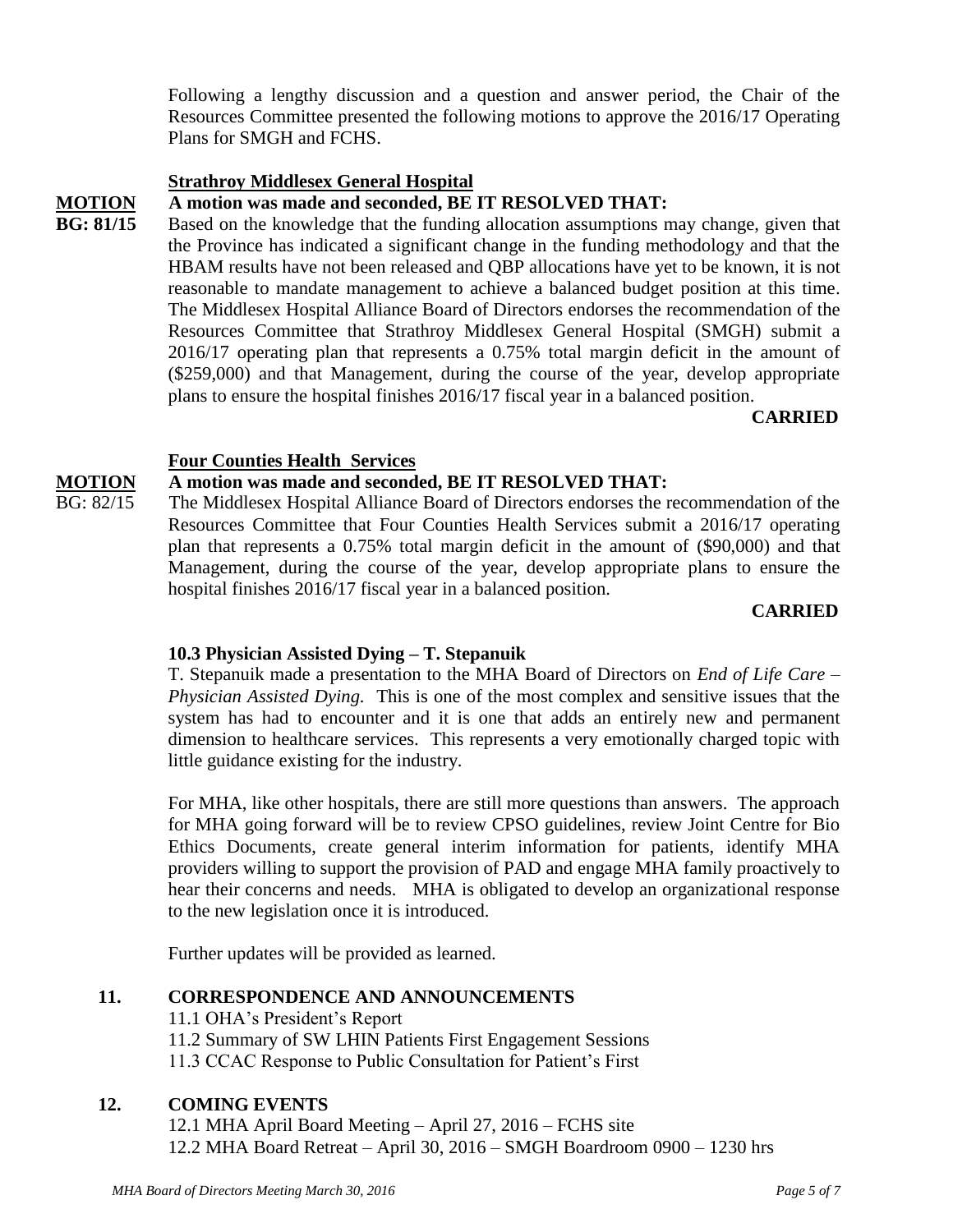12.3 SMGH Foundation Coming Events: Busting Out, Quilts for Body & Soul, Cancer Golf Tournament, Colour Run

12.4 FCHS Foundation Annual Golf Tournament – July 15, 2016

12.5 MHA June Board Meeting and AGM – Wednesday, June 8, 2016

Prior to the in camera session, the Board Chair thanked the Board Members from SHHA for joining the MHA Board this evening. Members of the MHA Board will be invited to attend a board meeting at SHHA in the near future. R. Morley, C. Godbolt and S. Bourne left the meeting.

### **13. IN CAMERA**

# **MOTION**

# **BG: 83/15 A motion was made and seconded, BE IT RESOLVED THAT:**

The Middlesex Hospital Alliance Board of Directors convene to an incamera session to discuss the following:

- 1. TRANE Update
- 2. Pre Capital Submission SMGH Main Electrical System Replacement
- 3. Physician Credentials
- 4. MHA/SHHA CEO Agreement Extension

### **CARRIED**

### **MOTION A motion was made and seconded, BE IT RESOLVED THAT:**

**BG: 84/15** The Middlesex Hospital Alliance Board of Directors rise out of camera and report.

#### **CARRIED**

### **13.1 Pre Capital Submission SMGH Main Electrical System Replacement**

# **MOTION**

### **BG: 85/15 A motion was made and seconded, BE IT RESOLVED THAT:**

The Middlesex Hospital Alliance Board of Directors endorses the recommendation of the Resources Committee that the President & CEO and CFO be authorized to meet with Trane to discuss renegotiation of the current agreement with a reduction in scope and focus on key elements that will net a positive return.

### **CARRIED**

## **13.2 TRANE Update**

**MOTION** 

## **BG: 86/15 A motion was made and seconded, BE IT RESOLVED THAT:**

The MHA Board of Directors supports the Pre-Capital Submission for \$4.48M to the Ministry of Health/LHIN Capital Working Group for funds to replace the SMGH Electrical Switchgear/EM Generation equipment at SMGH. If approved, the Ministry would fund 90% of the cost of the project with 10% or \$450,000 to be funded through community share.

### **CARRIED**

## **13.3 Credentials**

### **MOTION**<br>**BG: 87/15 BG: 87/15 A motion was made and seconded, BE IT RESOLVED THAT:**

Upon the recommendation of Dr. Gary Perkin, Chief of Staff on behalf of the Medical Advisory Committee, the physician applications privileges provided in camera be accepted as presented.